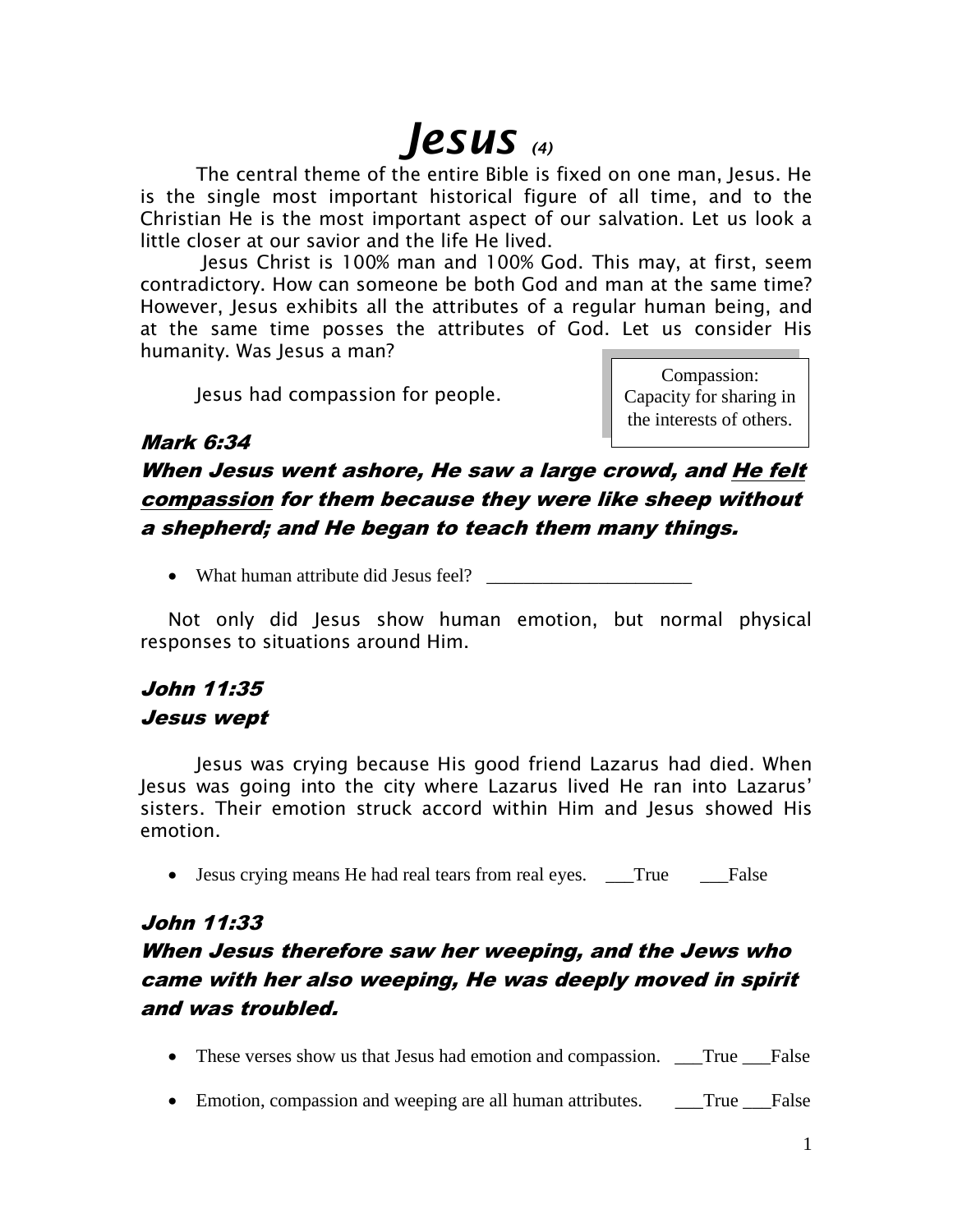Before Jesus died He was praying in the garden of Gethsemane and He was talking to God.

#### Matthew 26:39

# And He went a little beyond them, and fell on His face and prayed, saying, "My Father, if it is possible, let this cup pass from Me; yet not as I will, but as You will."

From this verse we see Jesus' apprehension. Why was Jesus stressed at this point? He was apprehensive of what He was to become for us. On the cross Jesus became our sin so that He could die for us.

There are some physical elements about Jesus that should be noted. When Jesus was on the cross He was dehydrated and thirsty.

# John 19:28 After this, Jesus, knowing that all things had already been accomplished, to fulfill the Scripture, said, "I am thirsty."

- What physical desire did Jesus have while on the cross? \_\_\_\_\_\_\_\_\_\_\_\_\_\_\_\_\_\_\_\_\_\_
- Jesus cried, showed emotion, had compassion and even exhibited thirst. From this short list of evidence we may conclude that Jesus was human. \_\_\_True \_\_\_False

Jesus had to be mortal. How else could he have died for us? Yet Scripture tells us that He is also God? Let us now look at Jesus' divinity.

*The claims of Jesus: Read the following verses and answer the questions.*

| John 10:30    | Who did Jesus claim to be like?              |
|---------------|----------------------------------------------|
| Matthew 28:18 | What did Jesus claim to have?                |
| John 14:6     | What did Jesus say about the path to heaven? |

\_\_\_\_\_\_\_\_\_\_\_\_\_\_\_\_\_\_\_\_\_\_\_\_\_\_\_\_\_\_\_\_\_\_\_\_\_\_\_\_\_\_\_\_\_\_\_\_\_\_\_\_\_\_\_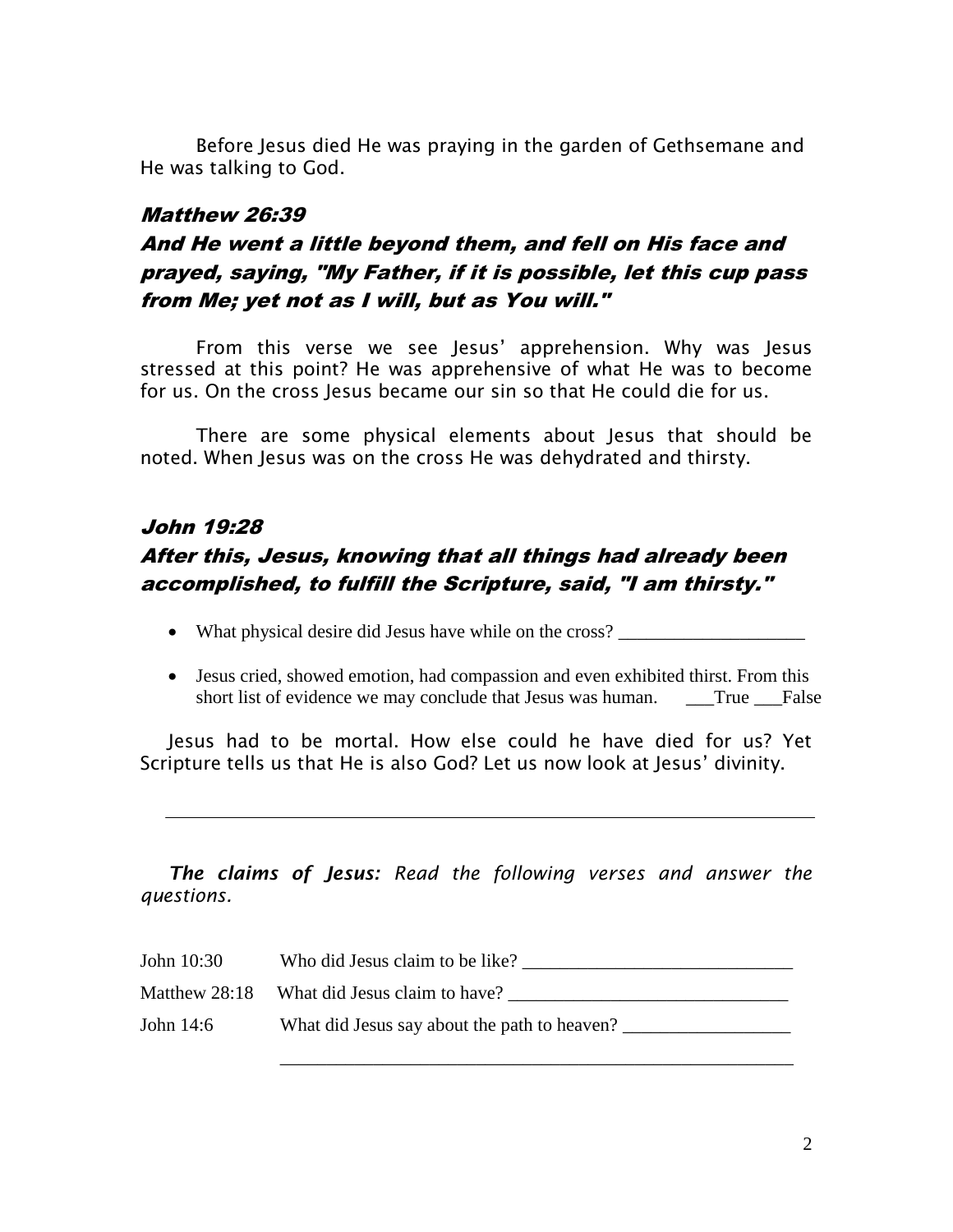## *Look at what others said about Jesus:*

|            | Matthew 16:16 What did Peter say about Jesus? |
|------------|-----------------------------------------------|
| John 11:27 | What did Martha claim?                        |
| John 20:28 | What did Thomas say?                          |
| John 10:33 | What did Jesus' enemies say about Jesus?      |
|            |                                               |

The Bible predicted that a Messiah would come into the world to save us. Take a look at the following verses and see if Jesus fulfills what Scripture predicted.

| Fill in the Prophesy<br>Fulfillment                                                   | Old Testament Prophesy | New Testament |
|---------------------------------------------------------------------------------------|------------------------|---------------|
|                                                                                       | Isaiah $7:14$          | Luke 1:26-38  |
|                                                                                       | Numbers 24:17          | Matthew 2:2   |
| $\begin{array}{c}\n3. \quad \textcolor{blue}{\overline{\qquad \qquad }}\n\end{array}$ | Zechariah $11:12-13$   | Matthew 26:15 |
|                                                                                       | Psalm 22:16            | John 19:18    |
| $\begin{array}{c}\n5. \quad \textcolor{blue}{\textbf{5.2}}\n\end{array}$              | Isaiah $53:5$          | John 19:34    |
| $6. \underline{\hspace{1.5cm}}$                                                       | Isaiah 53:9            | Matt 27:57-60 |
|                                                                                       | Psalm 16:9-10          | Acts 2:31     |
| $8. \underline{\hspace{2cm}}$                                                         | Psalm 68:18            | Acts $1:9$    |

## **Jesus claimed to be God**

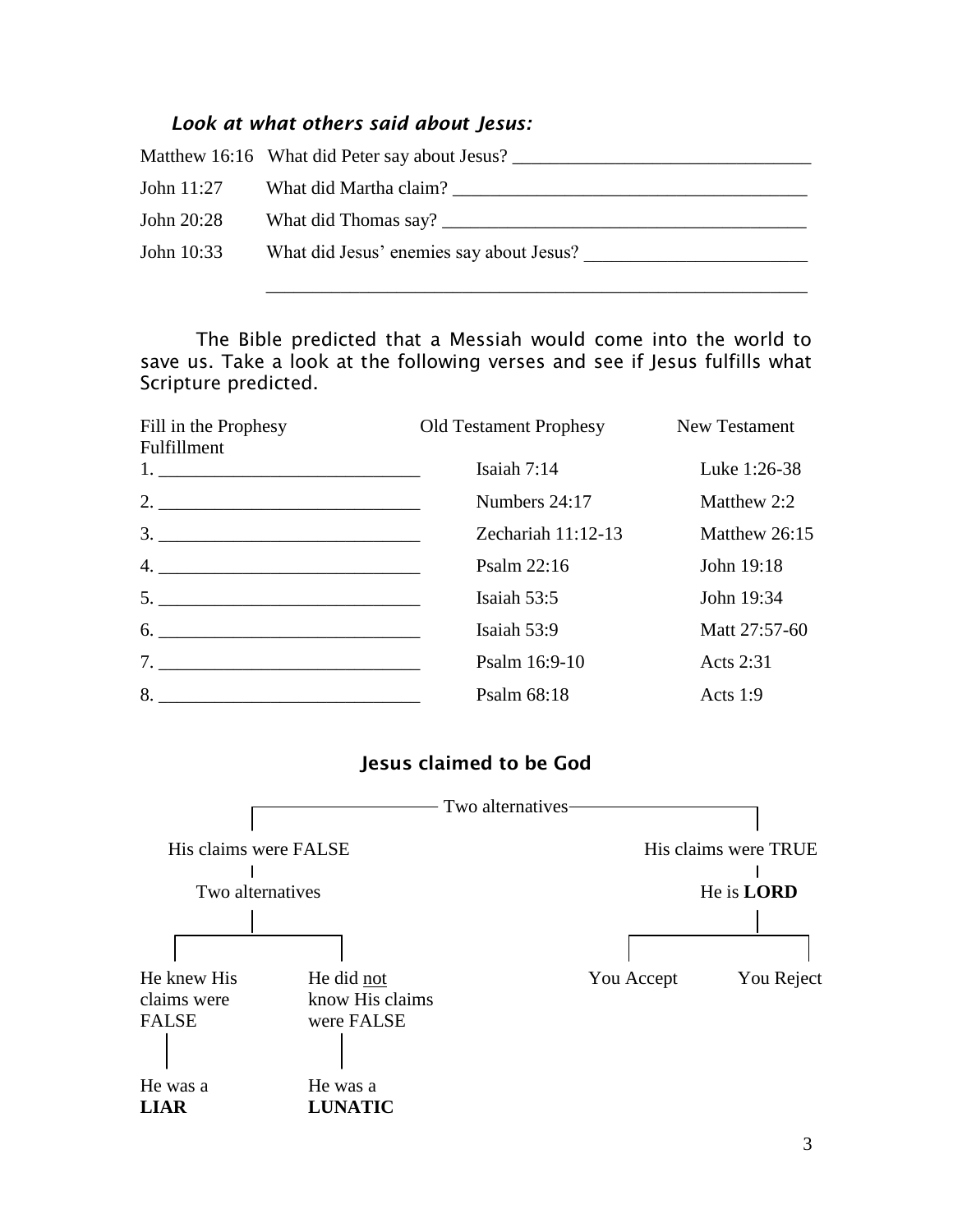#### John 1:1-2

## In the beginning was the Word (Jesus), and the Word was with God, and the Word was God. 2 He was in the beginning with God.

- Verse one tells us that Jesus was what?
- How can Jesus be God when verse two tells us that He was with God?

This leads us to discuss a hard to understand aspect concerning God. For man to understand what God is like is similar to a bug trying to understand a man. However, God has revealed certain things about Himself that we may know. Whether we fully understand them is another story.

There is one God, and He has chosen to reveal Himself through one book, the Bible. God was not created, but existed before all creation

#### *Trinity*

There are 3 co-existent, co-eternal persons that make up "God." Understand that this is NOT in any way suggesting 3 Gods. The Trinity is 1 God consisting of the Father, the Son and the Holy Spirit.

and time began. He exists as three separate, yet equal unified wholes. This concept is known as the *trinity*.

#### Deuteronomy 6:4 "Hear, O Israel! The LORD is our God, the LORD is one!

• How many Gods was Israel supposed to have?

# Genesis 1:26 Then God said, "Let Us make man in Our image, according to Our likeness;

• In this verse God refers to Himself in the: Singular or Plural

The following is an illustration that may help you to understand the concept of the trinity of God. In this illustration we see that the Father is God, the Son is God and the Spirit is God. However, the Father is not the same as the Son, nor the Son the same as the Father. They all exist separate, yet they all consist as one.

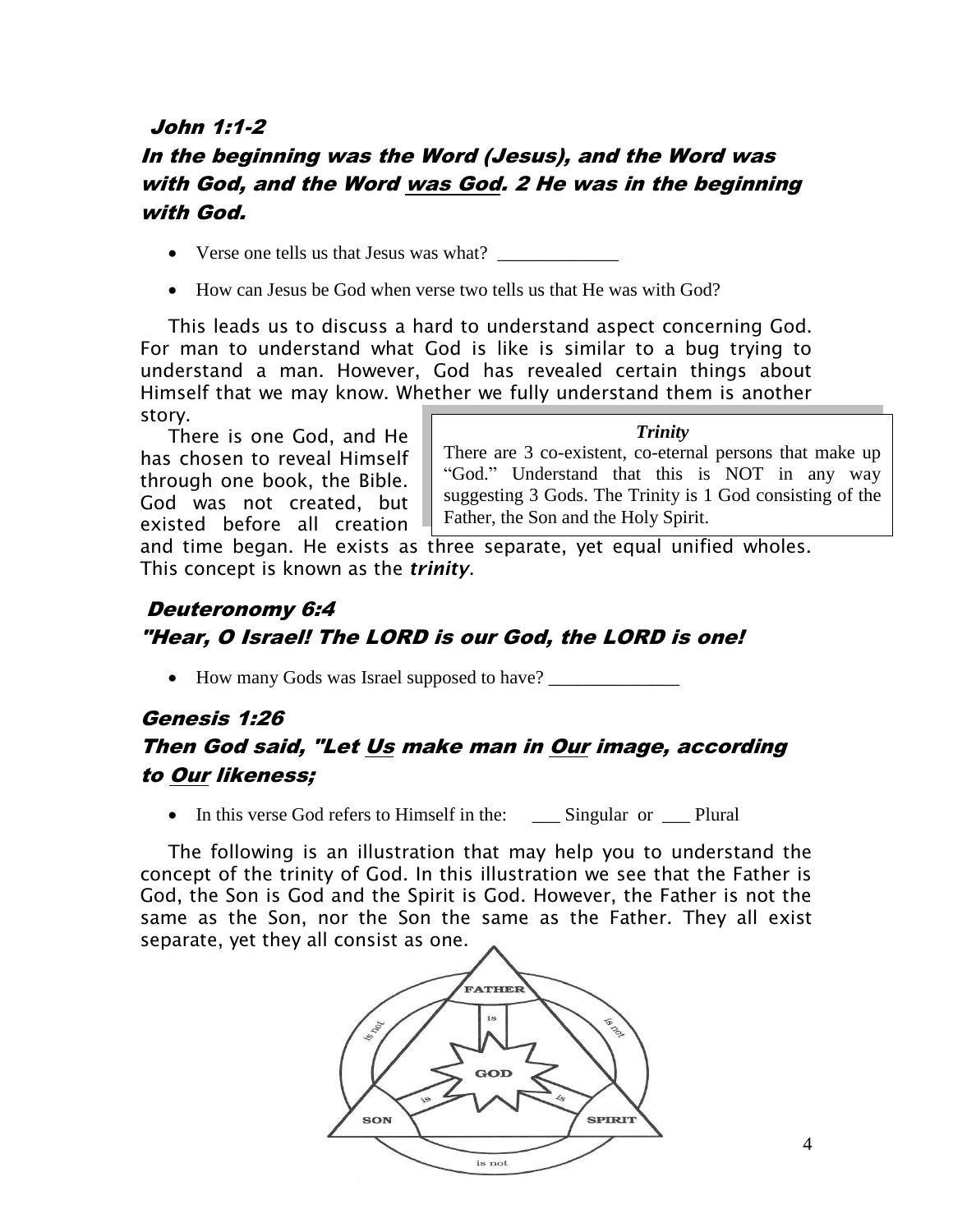So, what did Jesus do while He was here? Many people often wonder how a perfect man acted. The Bible tells us He was here with a purpose that is still seen today in the lives of His followers.

# Matthew 18:11 For the Son of Man has come to save that which was lost.

- Who is the Son of Man?
- What was lost? (circle one) a) you and I b) animals c) car keys d) your mom

The fact that we were once lost in our sins, and Jesus came to rescue us from that old life is a point we must never forget. A great Christian by the name of Paul was used by God to pen much of the New Testament. Even though God used him mightily, he never forgot what Jesus did for him. Let's look at what Paul wrote in 1 Timothy.

## 1 Timothy 1:15

# It is a trustworthy statement, deserving full acceptance, that Christ Jesus came into the world to save sinners, among whom I am foremost of all.

Rewrite this verse in your own words. \_\_\_\_\_\_\_\_\_\_\_\_\_\_\_\_\_\_\_\_\_\_\_\_\_\_\_\_\_\_\_\_\_\_

\_\_\_\_\_\_\_\_\_\_\_\_\_\_\_\_\_\_\_\_\_\_\_\_\_\_\_\_\_\_\_\_\_\_\_\_\_\_\_\_\_\_\_\_\_\_\_\_\_\_\_\_\_\_\_\_\_\_\_\_\_\_\_\_\_\_

\_\_\_\_\_\_\_\_\_\_\_\_\_\_\_\_\_\_\_\_\_\_\_\_\_\_\_\_\_\_\_\_\_\_\_\_\_\_\_\_\_\_\_\_\_\_\_\_\_\_\_\_\_\_\_\_\_\_\_\_\_\_\_\_\_\_

\_\_\_\_\_\_\_\_\_\_\_\_\_\_\_\_\_\_\_\_\_\_\_\_\_\_\_\_\_\_\_\_\_\_\_\_\_\_\_\_\_\_\_\_\_\_\_\_\_\_\_\_\_\_\_\_\_\_\_\_\_\_\_\_\_\_

Jesus did some supernatural miracles. Jesus did these miracles to show that He was sent by God the Father and had authority to make the claims that He did.

#### Matthew 9:32-33

# 32 As they were going out, a mute, demon-possessed man was brought to Him. 33 After the demon was cast out, the mute man spoke; and the crowds were amazed, and were saying, "Nothing like this has ever been seen in Israel."

 Do you think the crowd that witnessed this miracle would *listen* to Jesus or *ignore* what He had to say?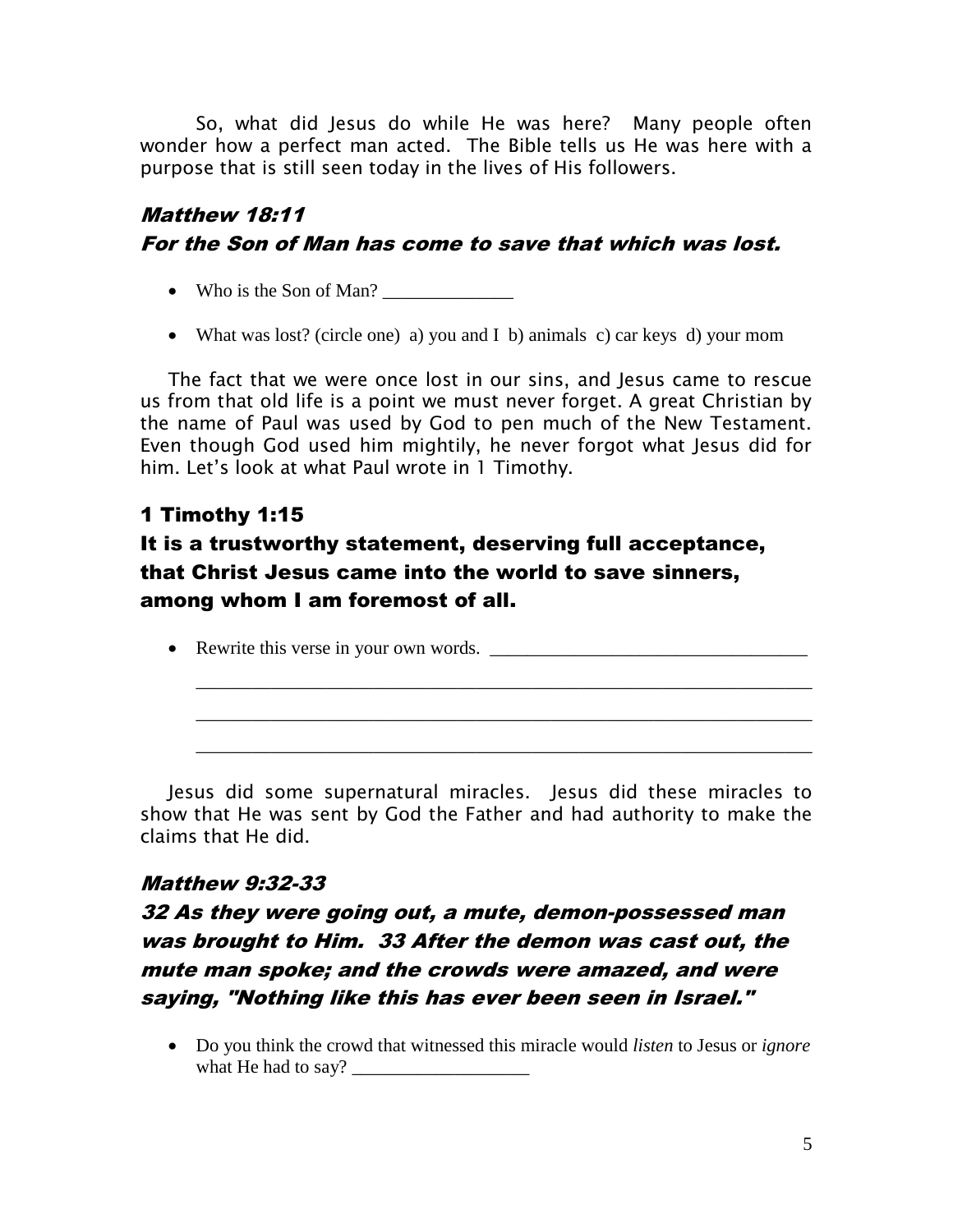This miracle, along with many others, was followed by two different reactions. The first came from the crowd. They were amazed and likely happy to see this man healed. The second reaction can be seen in the following verse.

#### Matthew 9:34

#### But the Pharisees were saying, "He casts out the demons by the ruler of the demons."

The Pharisees were the religious rulers of their time and were angry with Jesus because people were following Him and not them. They even went so far as to say, from this verse, that Jesus' power was demonic.

Jesus did not follow the religious traditions of His day. His teaching style was to use elements around Him as teaching tools. We can see a glimpse of this in the following verse. See if you can tell where Jesus may have been from this verse.

Jesus used the environment around Him to help teach a spiritual lesson to His followers.

#### Matthew 17:20

# If you have faith the size of a mustard seed, you will say to this mountain, 'move from here to there,' and it will move; and nothing will be impossible to you.

Here Jesus uses a mustard seed as an example to give His audience a lesson on faith. The next two verses talk about Jesus thoughts on religious traditions.

#### Mark 7:8-9

# 8 Neglecting the commandment of God, you hold to the tradition of men. 9 He was also saying to them, you are experts at setting aside the commandments of God in order to keep your tradition.

• What does God want you to put first? \_\_\_ traditions of men \_\_\_ commandments of God

Jesus was not shy about speaking the truth wherever He went. He purposefully broke traditions that the people had set up to show them that **God desires a relationship, not a religion!** His way of going about life was radical.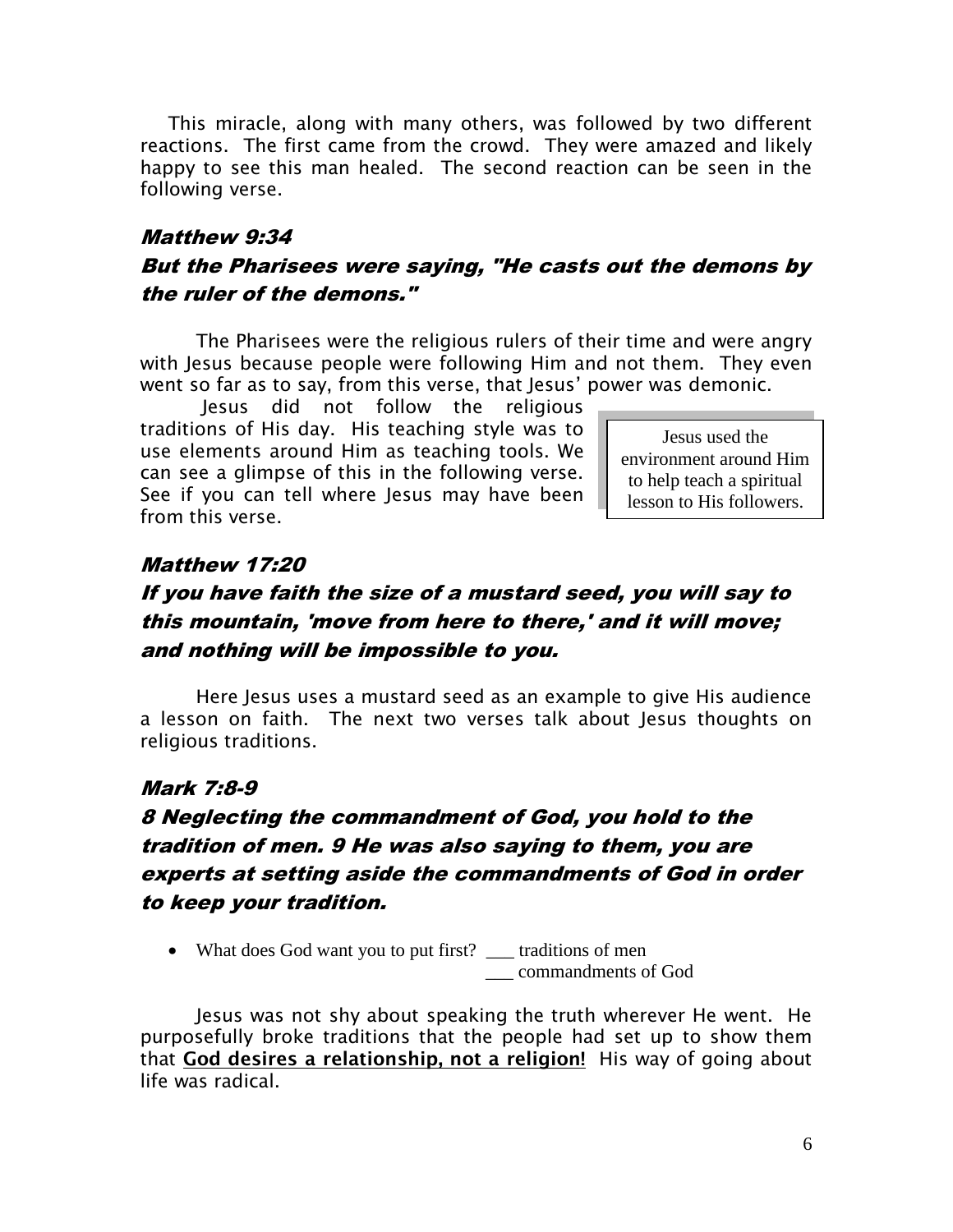• Please notice: God desires a \_\_\_\_\_\_\_\_\_\_\_\_\_\_\_\_\_\_\_\_\_\_\_ not a \_\_\_\_\_\_\_\_\_\_\_\_\_\_\_\_\_\_\_

Our relationship with God is very important to Him. In fact, it is what everlasting life is all about.

# John 17:3 "This is eternal life, that they may know You, the only true God, and Jesus Christ whom You have sent."

• From this verse, when does eternal life start?

Knowing Jesus means knowing what He is like. One way we can do this is by examining His attitude. Jesus gave us the perfect example of what attitude a Christian is to have.

We learn more about Jesus through prayer, Bible reading and our relationships with other believers = building one another up in the Lord.

Although Jesus is almighty God and creator of all things, He came into this world with a heart for serving others.

## Matthew 20:28 Just as the Son of Man did not come to be served, but to serve, and to give His life a ransom for many.

• What was Jesus' motivation in coming to earth?

• How far was Jesus willing to go to serve others?

If Jesus, who had every right to demand to be served, came instead as a servant, what does this say our attitude should be?

Jesus held a very different view than the rest of the world does. Of anyone that ever lived on this planet, Jesus deserved to be served. He is, after all, the creator of this world.

## Colossians 1:16

For by Him (Jesus) all things were created, both in the heavens and on earth, visible and invisible, whether thrones or dominions or rulers or authorities -- all things have been created through Him and for Him.

• What did Jesus create?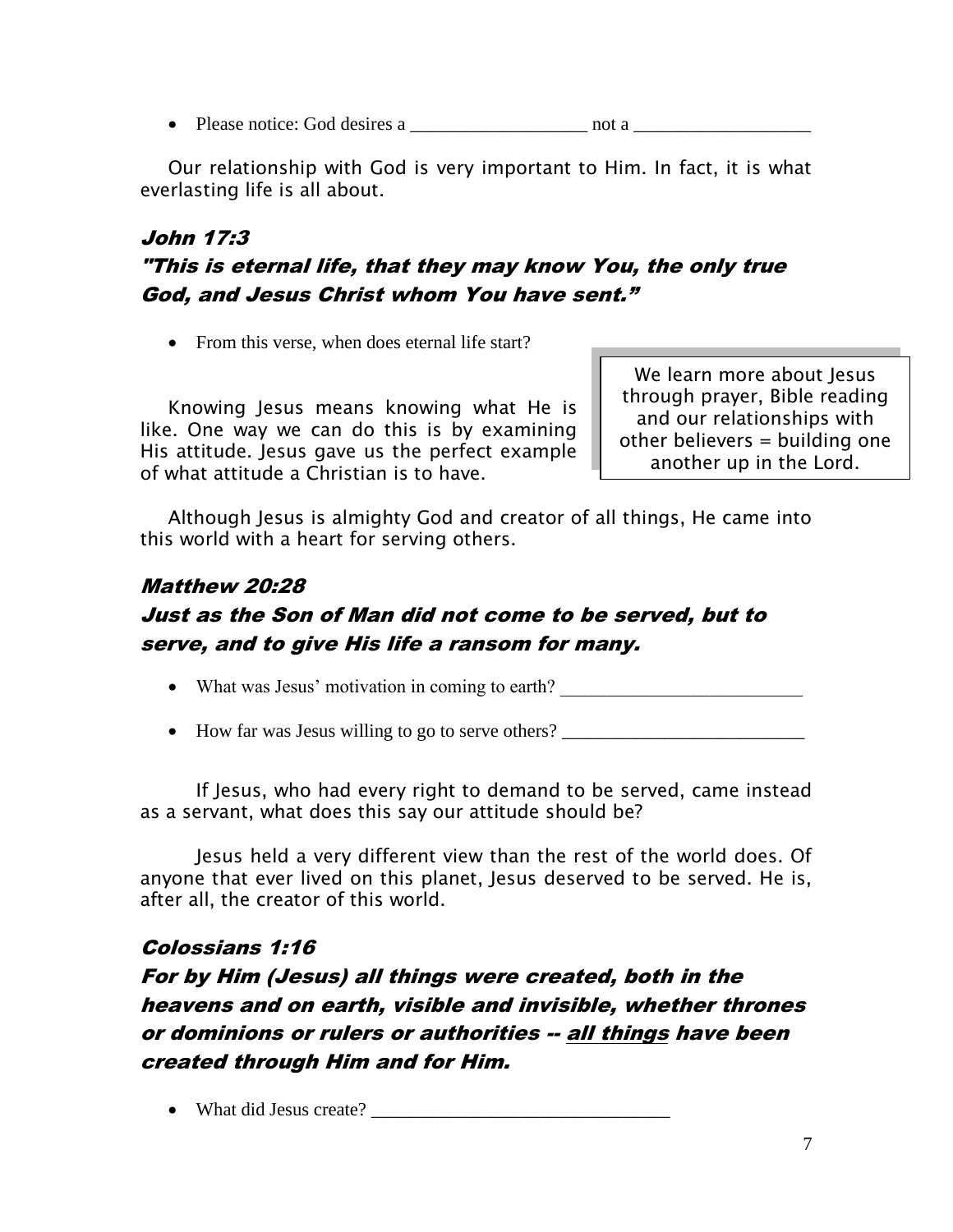- Who was all this created for?
- Does this information change the way you look at the world and your role in it?

It is amazing that even though Jesus has all the power and authority in the world, when He came to live on this earth He came humbly as a servant. It is this attitude that perhaps best describes Him. Jesus encourages us to adopt this attitude within ourselves.

# Matthew 18:4 Whoever then humbles himself as this child, he is the greatest in the kingdom of heaven.

- What are we to be as humble as?
- Do you think humility here on earth will only benefit you in heaven?

Jesus is the creator of the world. In fact scripture even states that He holds all things together! This loving, caring, creator who made all things is also the one who humbly gave up his life so that we could know Him and live with Him forever. Jesus has always held our best interests at heart, and He has done this with a spirit of meekness. He is our greatest good, and totally deserving of our praise.